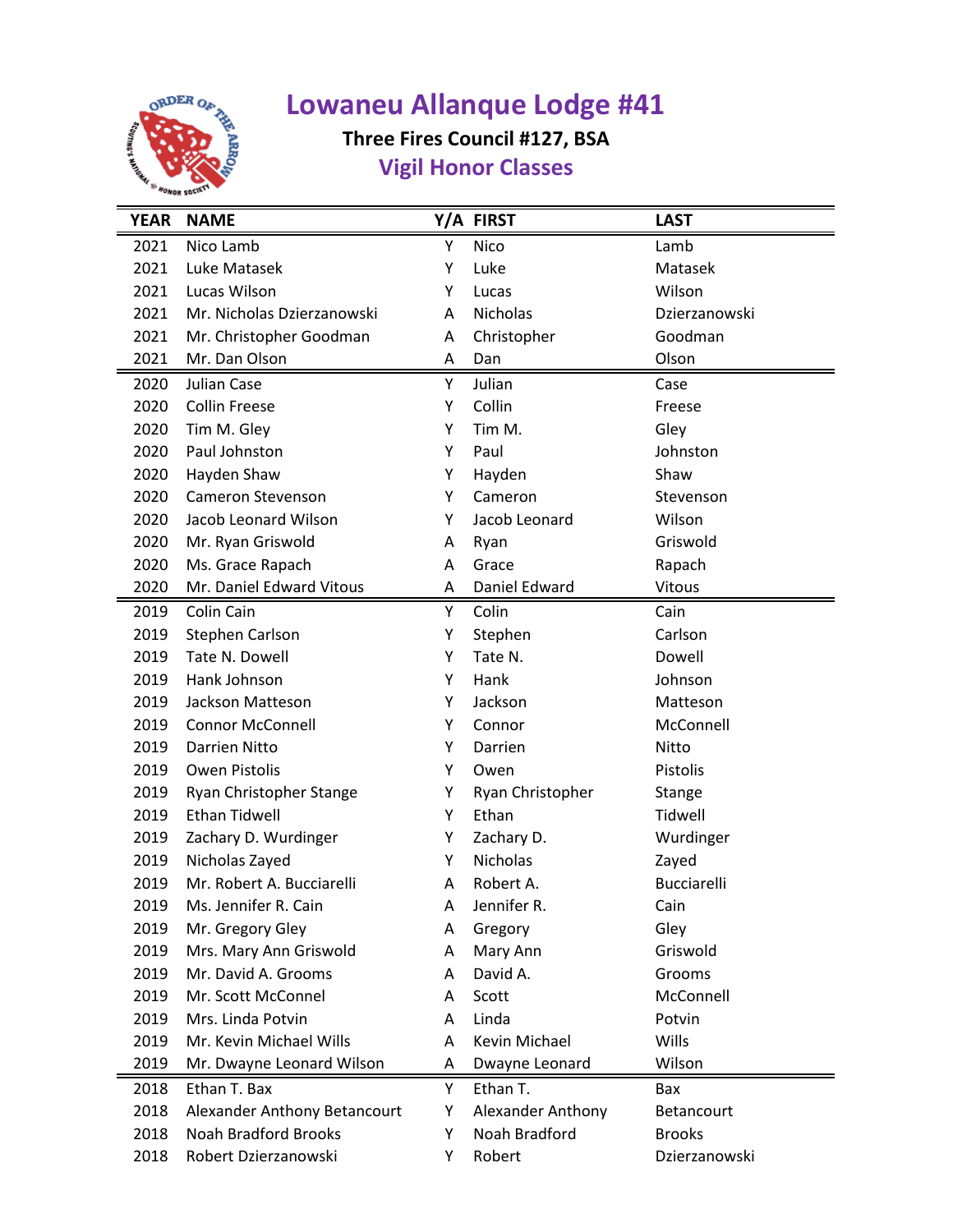| 2018 | Casey Gasior                    | Y | Casey                   | Gasior             |
|------|---------------------------------|---|-------------------------|--------------------|
| 2018 | Jacob Mackowick                 | Υ | Jacob                   | Mackowick          |
| 2018 | Andrew S. Mayton                | Υ | Andrew S.               | Mayton             |
| 2018 | Mrs. Julie C. Bucciarelli       | A | Julie C.                | <b>Bucciarelli</b> |
| 2018 | Mr. Bill Froelich               | A | Bill                    | Froelich           |
| 2018 | Mr. John Gondos                 | А | John                    | Gondos             |
| 2018 | Mr. Charles Franklin Mayton Jr. | A | <b>Charles Franklin</b> | Mayton Jr.         |
| 2018 | Mr. Rob Sinda                   | A | Rob                     | Sinda              |
| 2018 | Mr. Ronald D. Smith             | Α | Ronald D.               | Smith              |
| 2017 | Matt Bazan                      | Υ | Matt                    | Bazan              |
| 2017 | Max Domagala                    | Υ | Max                     | Domagala           |
| 2017 | Keegan Donnelly                 | Y | Keegan                  | Donnelly           |
| 2017 | Sebastian Duve                  | Υ | Sebastian               | Duve               |
| 2017 | John Dzierznowski               | Υ | John                    | Dzierznowski       |
| 2017 | <b>Nick Krauss</b>              | Y | <b>Nick</b>             | <b>Krauss</b>      |
| 2017 | Alan Morrow                     | Y | Alan                    | Morrow             |
| 2017 | <b>Ethan Murphy</b>             | Υ | Ethan                   | Murphy             |
| 2017 | <b>Robert Pettry</b>            | Υ | Robert                  | Pettry             |
| 2017 | Joey Snella                     | Υ | Joey                    | Snella             |
| 2017 | Mr. Thomas Barrington           | A | Thomas                  | Barrington         |
| 2017 | Mr. Steven Diehl                | A | Steven                  | Diehl              |
| 2017 | Mr. Matt Faltz                  | A | Matt                    | Faltz              |
| 2017 | Mr. James Fulcher               | Α | James                   | Fulcher            |
| 2017 | Mr. Matt Gerke                  | A | Matt                    | Gerke              |
| 2017 | Mr. Luke Jones                  | A | Luke                    | Jones              |
| 2017 | Mr. Robert Moskal               | А | Robert                  | Moskal             |
| 2017 | Mr. John Pettey                 | Α | John                    | Pettey             |
| 2017 | Mr. Russell Snella              | Α | Russell                 | Snella             |
| 2016 | Cameron Burgin                  | Υ | Cameron                 | <b>Burgin</b>      |
| 2016 | Brendan Edgren                  | Υ | <b>Brendan</b>          | Edgren             |
| 2016 | Zachary Fulcher                 | Υ | Zachary                 | Fulcher            |
| 2016 | Ryan Jackson                    | Υ | Ryan                    | Jackson            |
| 2016 | Paul Kenealy                    | Υ | Paul                    | Kenealy            |
| 2016 | Vincent Montalbano              | Υ | Vincent                 | Montalbano         |
| 2016 | Erick Olson                     | Υ | Erick                   | Olson              |
| 2016 | <b>Timothy Parks</b>            | Υ | Timothy                 | Parks              |
| 2016 | Michael Roby                    | Υ | Michael                 | Roby               |
| 2016 | Jacob Tjards                    | Υ | Jacob                   | Tjards             |
| 2016 | Ryan Will                       | Υ | Ryan                    | Will               |
| 2016 | Mark Wojak                      | Υ | Mark                    | Wojak              |
| 2016 | Mr. David Bruns                 | Α | David                   | <b>Bruns</b>       |
| 2016 | Mr. Jeremy Case                 | А | Jeremy                  | Case               |
| 2016 | Mr. Michael Fugate              | Α | Michael                 | Fugate             |
| 2016 | Mr. Charles Harrison            | А | Charles                 | Harrison           |
| 2016 | Mr. Daniel Kubick               | А | Daniel                  | Kubick             |
| 2016 | Mrs. Catherine Molenda          | А | Catherine               | Molenda            |
| 2016 | Mr. Timothy Murphy              | Α | Timothy                 | Murphy             |
| 2016 | Mr. Glen Parks                  | Α | Glen                    | Parks              |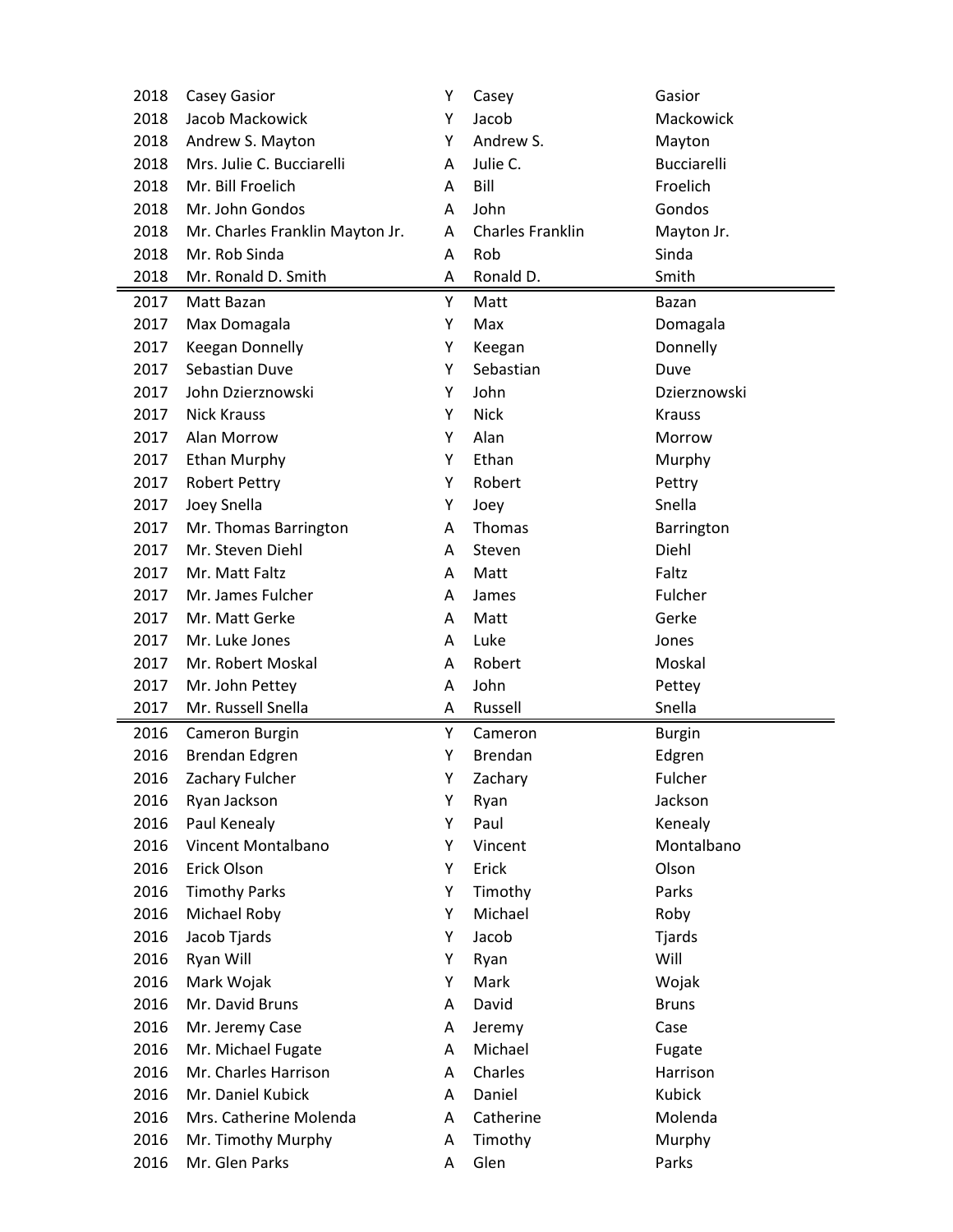| 2016 | Mr. Charlie Stonehill       | A | Mr.Charlie   | Stonehill       |
|------|-----------------------------|---|--------------|-----------------|
| 2016 | Mrs. Danelle Stoner         | A | Danelle      | Stoner          |
| 2016 | Mr. Fred Vargas             | Α | Fred         | Vargas          |
| 2015 | <b>Riley Burgin</b>         | Υ | Riley        | <b>Burgin</b>   |
| 2015 | Hans Carden                 | Υ | Hans         | Carden          |
| 2015 | Maxwell Dausch              | Υ | Maxwell      | Dausch          |
| 2015 | Luke Dubbins                | Y | Luke         | <b>Dubbins</b>  |
| 2015 | Mark Harrison               | Υ | Mark         | Harrison        |
| 2015 | Christopher Kubick          | Υ | Christopher  | Kubick          |
| 2015 | <b>Andrew Pettey</b>        | Y | Andrew       | Pettey          |
| 2015 | Nathan Sparacino            | Υ | Nathan       | Sparacino       |
| 2015 | Mr. Dennis James Burgin     | A | Dennis James | <b>Burgin</b>   |
| 2015 | Mr. Tod Dausch              | A | Tod          | Dausch          |
| 2015 | Mr. Michael J. Hofmann      | A | Michael J.   | Hofmann         |
| 2015 | Mr. David L. Howse          | A | David L.     | Howse           |
| 2015 | Mr. Rick Jackson            | A | Rick         | Jackson         |
| 2015 | Mr. Robert Michek           | A | Robert       | Michek          |
| 2015 | Mr. James D. Olson          | A | James D.     | Olson           |
| 2015 | Mrs. Tammy L. Webber        | A | Tammy L.     | Webber          |
| 2014 | <b>Thomas Doody</b>         | Υ | Thomas       | Doody           |
| 2014 | John Girard                 | Υ | John         | Girard          |
| 2014 | <b>Matthew Hess</b>         | Υ | Matthew      | Hess            |
| 2014 | Jon Kratzer                 | Υ | Jon          | Kratzer         |
| 2014 | <b>Tyler Mac Donald</b>     | Υ | Tyler        | Mac Donald      |
| 2014 | Darik Martin                | Y | Darik        | Martin          |
| 2014 | Jacob Martin                | Υ | Jacob        | Martin          |
| 2014 | Nathan Morrow               | Υ | Nathan       | Morrow          |
| 2014 | Nicholas Stahl              | Υ | Nicholas     | Stahl           |
| 2014 | Mr. Larry Bether            | Α | Larry        | <b>Bether</b>   |
| 2014 | Ms. Betty Bohlander         | Α | <b>Betty</b> | Bohlander       |
| 2014 | Mr. Daniel Brand            | A | Daniel       | <b>Brand</b>    |
| 2014 | Mr. David M. Brennan        | A | David M.     | <b>Brennan</b>  |
| 2014 | Mr. Robert C. Drawz         | A | Robert C.    | Drawz           |
| 2014 | Mr. James Dunlap            | Α | James        | Dunlap          |
| 2014 | Mr. Patrick J. Kronenwetter | Α | Patrick J.   | Kronenwetter    |
| 2014 | Mr. James B. Stahl          | Α | James B.     | Stahl           |
| 2014 | Mr. Harry Stout             | Α | Harry        | Stout           |
| 2013 | Will Arnold III             | Υ | Will         | Arnold III      |
| 2013 | Nathaniel Baum              | Υ | Nathaniel    | <b>Baum</b>     |
| 2013 | Jonathan Buettner           | Υ | Jonathan     | <b>Buettner</b> |
| 2013 | Joe Hyken                   | Υ | Joe          | Hyken           |
| 2013 | Sam Kitz                    | Υ | Sam          | Kitz            |
| 2013 | Ken Kratzer                 | Υ | Ken          | Kratzer         |
| 2013 | Anthony Matteson            | Υ | Anthony      | Matteson        |
| 2013 | Mr. Jeffery Fechner Sr.     | Α | Jeffery      | Fechner Sr.     |
| 2013 | Mr. Ronald J. Feldman       | Α | Ronald J.    | Feldman         |
| 2013 | Ms. Carrie Gatske           | Α | Carrie       | Gatske          |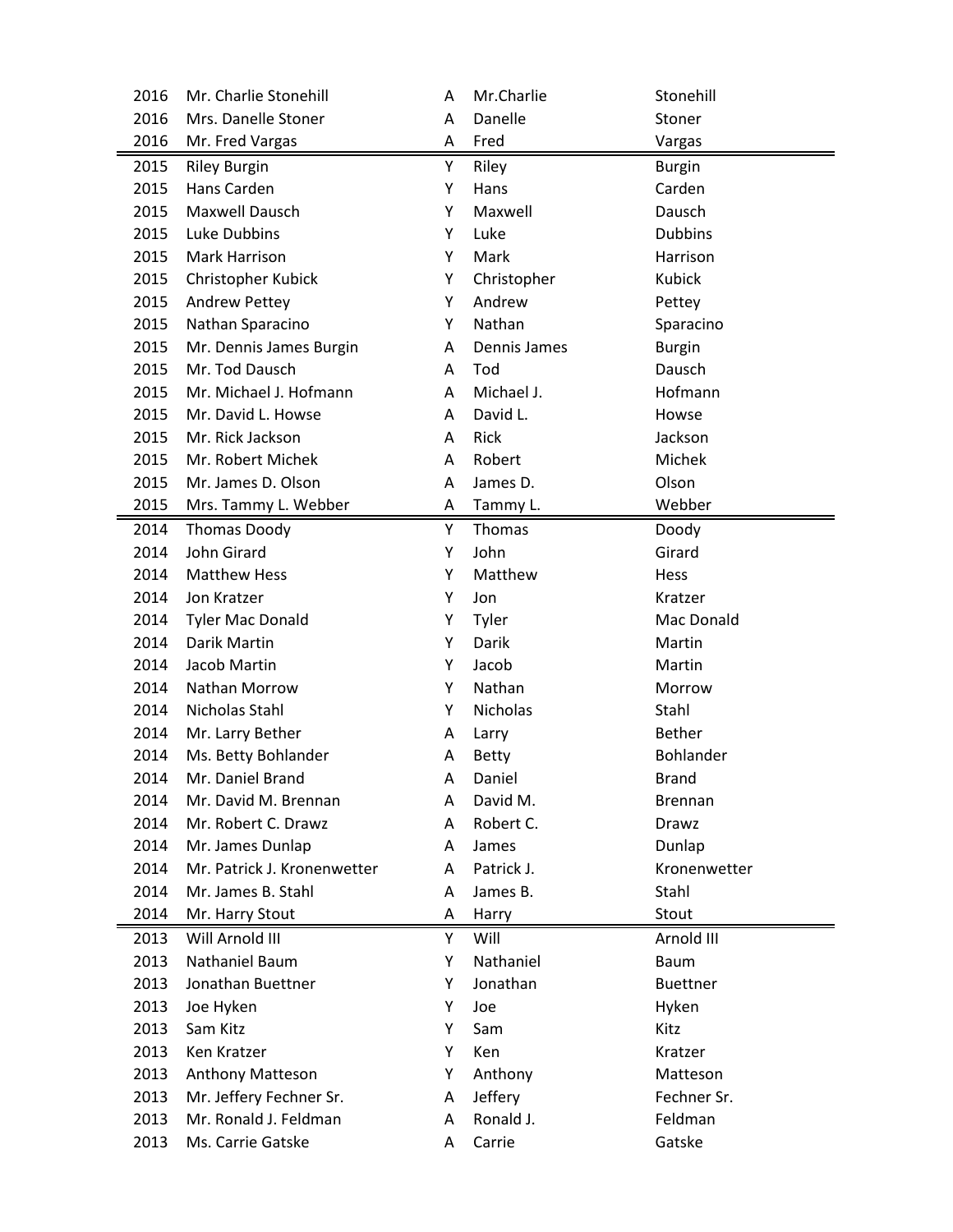| 2013 | Mr. Greg Grapenthien   | A | Greg           | Grapenthien    |
|------|------------------------|---|----------------|----------------|
| 2013 | Mr. Dale Squier        | A | Dale           | Squier         |
| 2013 | Mr. Wes Weems          | Α | Wes            | Weems          |
| 2012 | Jacob Blondin          | Υ | Jacob          | Blondin        |
| 2012 | <b>Billy Doody</b>     | Υ | Billy          | Doody          |
| 2012 | <b>Kevin Dubbins</b>   | Υ | Kevin          | <b>Dubbins</b> |
| 2012 | Ronald R. Feldman      | Υ | Ronald R.      | Feldman        |
| 2012 | Christopher J. Walter  | Υ | Christopher J. | Walter         |
| 2012 | Mr. George Kunkel      | A | George         | Kunkel         |
| 2012 | Mr. Timothy Maurer     | A | Timothy        | Maurer         |
| 2012 | Ms. Barbara Nadeau     | A | <b>Barbara</b> | Nadeau         |
| 2012 | Ms. Regina Scoughton   | A | Regina         | Scoughton      |
| 2012 | Mr. Girard Senn        | Α | Girard         | Senn           |
| 2011 | <b>Anthony Bailey</b>  | Y | Anthony        | <b>Bailey</b>  |
| 2011 | <b>Justin Evans</b>    | Υ | Justin         | Evans          |
| 2011 | Michael Koehne Jr.     | Υ | Michael        | Koehne Jr.     |
| 2011 | Joe Marineau           | Υ | Joe            | Marineau       |
| 2011 | Corey Miklas           | Υ | Corey          | <b>Miklas</b>  |
| 2011 | Iain Pasch             | Υ | lain           | Pasch          |
| 2011 | <b>Brian Payne</b>     | Υ | <b>Brian</b>   | Payne          |
| 2011 | Connor Seppelfrick     | Υ | Connor         | Seppelfrick    |
| 2011 | Don Wilson             | Υ | Don            | Wilson         |
| 2011 | Matthew Zadoronzny     | Υ | Matthew        | Zadoronzny     |
| 2011 | Mr. Jason Ball         | A | Jason          | Ball           |
| 2011 | Mr. William Doody      | A | William        | Doody          |
| 2011 | Mr. Geoff Dubbins      | A | Geoff          | <b>Dubbins</b> |
| 2011 | Mr. Richard Gobrecht   | Α | Richard        | Gobrecht       |
| 2011 | Mr. Edward Hedborn Jr. | A | Edward         | Hedborn Jr.    |
| 2011 | Mr. Marc Jach          | A | Marc           | Jach           |
| 2011 | Mr. Gregory Leakakos   | Α | Gregory        | Leakakos       |
| 2011 | Mr. Gene Logston       | A | Gene           | Logston        |
| 2011 | Mr. Derek Simmons      | A | Derek          | Simmons        |
| 2010 | <b>Brett Fessett</b>   | Υ | <b>Brett</b>   | Fessett        |
| 2010 | Jeremy Lane            | Υ | Jeremy         | Lane           |
| 2010 | Jordan Rego            | Υ | Jordan         | Rego           |
| 2010 | <b>Marshal Savitsk</b> | Υ | Marshal        | Savitsk        |
| 2010 | Andrew Smeltzer        | Υ | Andrew         | Smeltzer       |
| 2010 | Mr. Roger Johnson      | Α | Roger          | Johnson        |
| 2010 | Mr. Mike Koehne Sr     | A | Mike           | Koehne Sr.     |
| 2010 | Mr. Bill Marineau      | Α | Bill           | Marineau       |
| 2010 | Mr. Adam Sinason       | Α | Adam           | Sinason        |
| 2009 | Daniel Carmigani       | Υ | Daniel         | Carmigani      |
| 2009 | <b>Thomas Gardner</b>  | Υ | Thomas         | Gardner        |
| 2009 | Josh Greiner           | Υ | Josh           | Greiner        |
| 2009 | Joshua M. Nelson       | Υ | Joshua M.      | Nelson         |
| 2009 | Jesse T. Rohloff       | Υ | Jesse T.       | Rohloff        |
| 2009 | Matthew E. Rohloff     | Υ | Matthew E.     | Rohloff        |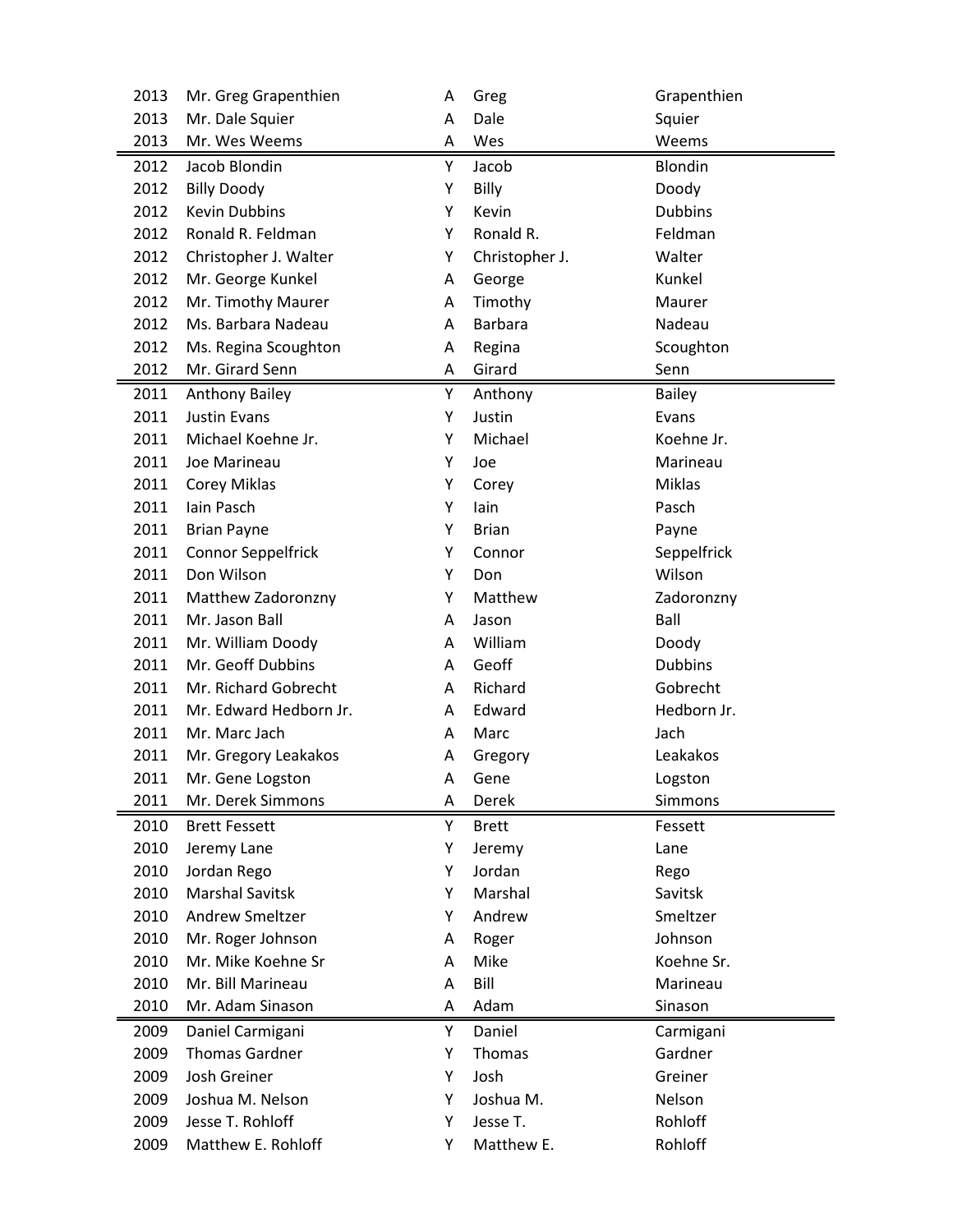| 2009 | Matthew Wischoeffer              | Y | Matthew       | Wischoeffer       |  |
|------|----------------------------------|---|---------------|-------------------|--|
| 2009 | Mr. Greg Bachar                  | A | Greg          | Bachar            |  |
| 2009 | Mr. Mike Jach                    | A | Mike          | Jach              |  |
| 2009 | Mr. Mike J. Nadeau               | Α | Mike J.       | Nadeau            |  |
| 2009 | Mr. Timothy A. Parker            | Α | Timothy A.    | Parker            |  |
| 2009 | Mr. Johnny S. Wilson             | А | Johnny S.     | Wilson            |  |
| 2008 | <b>Bobby Bachar</b>              | Υ | Bobby         | <b>Bachar</b>     |  |
| 2008 | Bryan Bond                       | Υ | Bryan         | <b>Bond</b>       |  |
| 2008 | Kyle Dargatz                     | Υ | Kyle          | Dargatz           |  |
| 2008 | Nathaniel T. Kinley              | Υ | Nathaniel T.  | Kinley            |  |
| 2008 | Ethan Kruger                     | Υ | Ethan         | Kruger            |  |
| 2008 | Russell Marineau                 | Υ | Russell       | Marineau          |  |
| 2008 | John P. McGinnis                 | Υ | John P.       | <b>McGinnis</b>   |  |
| 2008 | Timothy J. Newkirk               | Υ | Timothy J.    | <b>Newkirk</b>    |  |
| 2008 | William J. Newkirk               | Υ | William J.    | <b>Newkirk</b>    |  |
| 2008 | Ryan Tyler                       | Υ | Ryan          | Tyler             |  |
| 2008 | Andrew Van Durme                 | Υ | Andrew        | Van Durme         |  |
| 2008 | Ms. Deborah J. G. Brown          | A | Deborah J. G. | Brown             |  |
| 2008 | Mr. Timothy Ford                 | Α | Timothy       | Ford              |  |
| 2008 | Mr. Timothy Greiner              | Α | Timothy       | Greiner           |  |
| 2008 | Ms. Yolanda L. Huslig            | A | Yolanda L.    | Huslig            |  |
| 2008 | Mr. Keith A. Miller              | Α | Keith A.      | Miller            |  |
| 2008 | Mr. James P. Rohloff             | Α | James P.      | Rohloff           |  |
| 2008 | Mr. Mark Scoughton               | Α | Mark          | Scoughton         |  |
| 2008 | Mr. Daniel J. Zedan              | Α | Daniel J.     | Zedan             |  |
|      |                                  |   |               |                   |  |
| 2007 | Matt Edelmann                    | Υ | Matt          | Edelmann          |  |
| 2007 | Sean Nadeau                      | Υ | Sean          | Nadeau            |  |
| 2007 | Phillip A Senn                   | Υ | Phillip A.    | Senn              |  |
| 2007 | <b>Brian Zerfas</b>              | Υ | <b>Brian</b>  | Zerfas            |  |
| 2007 | Mr. Ken Dargatz                  | Α | Ken           | Dargatz           |  |
| 2007 | Mr. Gerald T Howard              | A | Gerald T.     | Howard            |  |
| 2007 | Mr. Michael A Izatt              | A | Michael A.    | Izatt             |  |
| 2007 | Mr. Jason Kocher                 | A | Jason         | Kocher            |  |
| 2007 | Mr. Michael Smeltzer             | A | Michael       | Smeltzer          |  |
| 2007 | Mr. Tim Tyler                    | Α | Tim           | Tyler             |  |
| 2006 | <b>Brian Buri</b>                | Υ | <b>Brian</b>  | Buri              |  |
| 2006 | G. Ted Christianson III          | Υ | G. Ted        | Christianson III  |  |
| 2006 | Michael Dunn                     | Υ | Michael       | Dunn              |  |
| 2006 | <b>Brett Haas</b>                | Υ | <b>Brett</b>  | Haas              |  |
| 2006 | Ms. Diane Buri                   | A | Diane         | Buri              |  |
| 2006 | Ms Linda M. Christianson         | Α | Linda M.      | Christianson      |  |
| 2006 | Mr. Matthew Dunkman              | Α | Matthew       | Dunkman           |  |
| 2006 | Mr. Josh Kirkham                 | А | Josh          | Kirkham           |  |
| 2005 | Eric Beck                        | Υ | Eric          | <b>Beck</b>       |  |
| 2005 | <b>Brad Decker</b>               | Υ | <b>Brad</b>   | Decker            |  |
| 2005 | Matthew Dunkman<br>Donald Elwood | Υ | Matthew       | Dunkman<br>Elwood |  |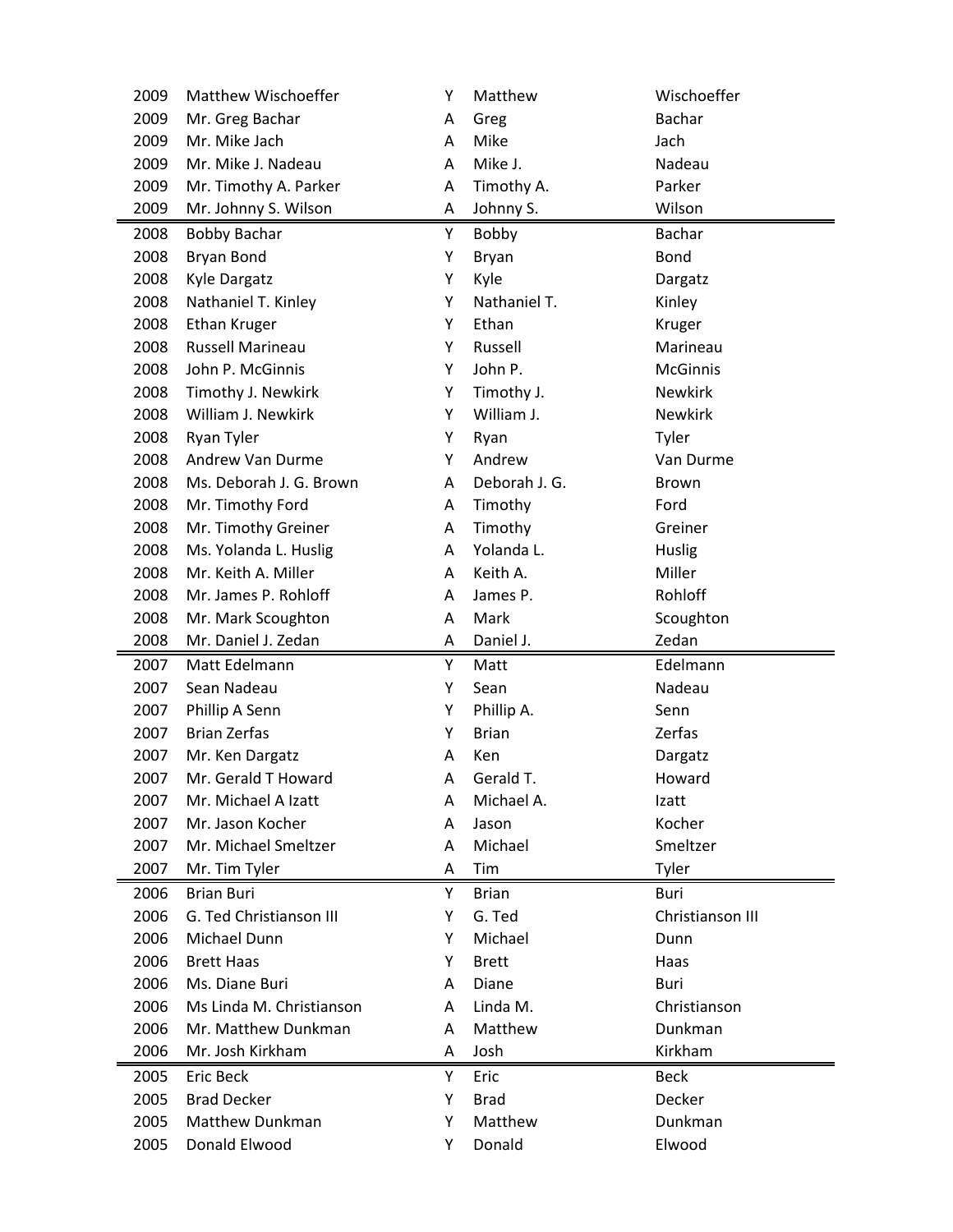| 2005 | Adam Mirkiani               | Y | Adam           | Mirkiani         |
|------|-----------------------------|---|----------------|------------------|
| 2005 | <b>Eric Vinsel</b>          | Y | Eric           | Vinsel           |
| 2005 | Andy Zenesek                | Υ | Andy           | Zenesek          |
| 2005 | Mr. Richard Dennis          | A | Richard        | Dennis           |
| 2005 | Mrs. Barb Dillenburg        | A | <b>Barb</b>    | Dillenburg       |
| 2005 | Mr. Robert McArthur         | A | Robert         | McArthur         |
| 2005 | Mr. Michael McKee           | A | Michael        | McKee            |
| 2005 | Mr. George Webber           | Α | George         | Webber           |
| 2004 | Michael Bushman             | Y | Michael        | <b>Bushman</b>   |
| 2004 | <b>Vincent Czernik</b>      | Υ | Vincent        | Czernik          |
| 2004 | Adam Hake                   | Υ | Adam           | Hake             |
| 2004 | John Leonard                | Υ | John           | Leonard          |
| 2004 | <b>Bradley VanWinkle</b>    | Y | <b>Bradley</b> | VanWinkle        |
| 2004 | Mark Wandtke                | Υ | Mark           | Wandtke          |
| 2004 | Glenn Webber                | Y | Glenn          | Webber           |
| 2004 | Mr. Jerry Bevignani         | Α | Jerry          | Bevignani        |
| 2004 | Mr. William Bridgeforth III | A | William        | Bridgeforth III  |
| 2004 | Mr. Alan Burnham            | A | Alan           | <b>Burnham</b>   |
| 2004 | Mr. George Christianson Jr. | Α | George         | Christianson Jr. |
| 2004 | Mr. Graham Johnson          | A | Graham         | Johnson          |
| 2004 | Mr. John Meyers             | A | John           | <b>Meyers</b>    |
| 2004 | Mr. Walt Ravelo             | Α | Walt           | Ravelo           |
| 2003 | Dan Conder                  | Υ | Dan            | Conder           |
| 2003 | Andy Kouns                  | Υ | Andy           | Kouns            |
| 2003 | Marc Nenia                  | Υ | Marc           | Nenia            |
| 2003 | Marc Schoonover             | Y | Marc           | Schoonover       |
| 2003 | Mr. Herdes Butler           | A | Herdes         | <b>Butler</b>    |
| 2003 | Mr. James Dillenburg        | A | James          | Dillenburg       |
| 2003 | Mr. Donald Skorich          | A | Donald         | Skorich          |
| 2003 | Mr. Mike Zenesek            |   |                |                  |
| 2002 |                             | Α | Mike           | Zenesek          |
|      | Jason Braddock              | Υ | Jason          | <b>Braddock</b>  |
| 2002 | Peter Christianson          | Υ | Peter          | Christianson     |
| 2002 | Joshua Cunningham           | Υ | Joshua         | Cunningham       |
| 2002 | Michael Hauge               | Y | Michael        | Hauge            |
| 2002 | <b>Edmund Quillen III</b>   | Υ | Edmund         | Quillen III      |
| 2002 | Ms. Linda Fechner           | Α | Linda          | Fechner          |
| 2002 | Mr. Carl Gregorich          | Α | Carl           | Gregorich        |
| 2002 | Mr. Marvin M. Hauge         | Α | Marvin M.      | Hauge            |
| 2002 | Mr. Robert McLear III       | A | Robert         | McLear III       |
| 2002 | Ms. Glenda Niewold          | Α | Glenda         | Niewold          |
| 2001 | Mark Augustine              | Y | Mark           | Augustine        |
| 2001 | Jonathan Bloomquist         | Υ | Jonathan       | Bloomquist       |
| 2001 | J. Michael Bruner           | Y | J. Michael     | <b>Bruner</b>    |
| 2001 | <b>Patrick Davis</b>        | Υ | Patrick        | Davis            |
| 2001 | Peter Dillinburg            | Υ | Peter          | Dillinburg       |
| 2001 | Ben Fox                     | Y | Ben            | Fox              |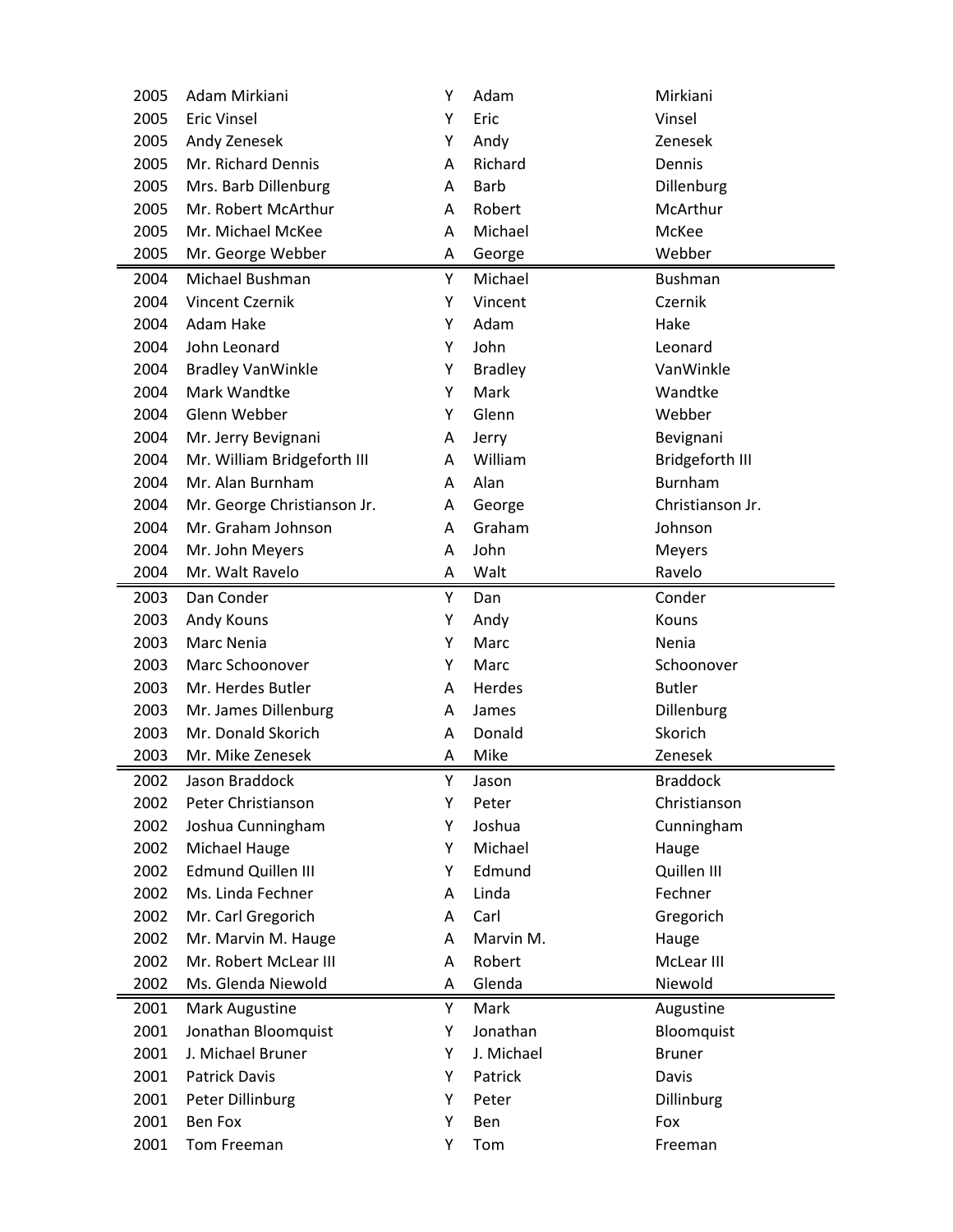| 2001 | Zach Knoch              | Υ | Zach         | Knoch           |
|------|-------------------------|---|--------------|-----------------|
| 2001 | David Perez             | Υ | David        | Perez           |
| 2001 | Shawn Pippenger         | Υ | Shawn        | Pippenger       |
| 2001 | <b>Chris Salutric</b>   | Υ | Chris        | Salutric        |
| 2001 | Karl Schuster           | Υ | Karl         | Schuster        |
| 2001 | Josh Skorich            | Υ | Josh         | Skorich         |
| 2001 | Stefan Wandtke          | Υ | Stefan       | Wandtke         |
| 2001 | Mr. Mark Daniel         | A | Mark         | Daniel          |
| 2001 | Mr. J. Kevin Doyle      | Α | J. Kevin     | Doyle           |
| 2001 | Mr. Eldon Huslig        | A | Eldon        | Huslig          |
| 2001 | Mr. Neil Morton         | A | Neil         | Morton          |
| 2001 | Mr. Sean Reeves         | Α | Sean         | Reeves          |
| 2001 | Mr. John Rose           | Α | John         | Rose            |
| 2000 | Matt Braddock           | Υ | Matt         | <b>Braddock</b> |
| 2000 | Joe Cassin              | Υ | Joe          | Cassin          |
| 2000 | Tom O'Polony            | Υ | Tom          | O'Polony        |
| 2000 | Rob Wodell              | Υ | Rob          | Wodell          |
| 2000 | <b>Matt Wolding</b>     | Υ | Matt         | Wolding         |
| 2000 | Mr. Robert LeClercq     | Α | Robert       | LeClercq        |
| 2000 | Mr. Phil Martell        | A | Phil         | Martell         |
| 2000 | Mr. Ralph Schuster      | Α | Ralph        | Schuster        |
| 2000 | Mr. Martin Wolding      | A | Martin       | Wolding         |
| 1999 | Drew Aichholz           | Υ | Drew         | Aichholz        |
| 1999 | Paul Aichholz           | Υ | Paul         | Aichholz        |
| 1999 | Jim Boudro              | Υ | Jim          | <b>Boudro</b>   |
| 1999 | <b>Brian Cassin</b>     | Υ | <b>Brian</b> | Cassin          |
| 1999 | <b>William Cvengros</b> | Υ | William      | Cvengros        |
| 1999 | <b>Edward Fox</b>       | Υ | Edward       | Fox             |
| 1999 | Michael Kruger          | Υ | Michael      | Kruger          |
| 1999 | Scott LaDeur            | Υ | Scott        | LaDeur          |
| 1999 | <b>Steve Matthies</b>   | Υ | Steve        | Matthies        |
| 1999 | Scott McCarthy          | Υ | Scott        | McCarthy        |
| 1999 | <b>Andrew Riggs</b>     | Υ | Andrew       | <b>Riggs</b>    |
| 1999 | Conor Wowra             | Υ | Conor        | Wowra           |
| 1999 | Mr. Charles Cassin      | Α | Charles      | Cassin          |
| 1999 | Ms. Donna Dew           | Α | Donna        | Dew             |
| 1999 | Mr. Mark Metzger Sr.    | Α | Mark         | Metzger Sr.     |
| 1999 | Mr. Thomas O'Polony     | Α | Thomas       | O'Polony        |
| 1999 | Mr. Warren Wawczak      | Α | Warren       | Wawczak         |
| 1999 | Ms. Rosemary Zollner    | Α | Rosemary     | Zollner         |
| 1998 | Mike Altekruse          | Υ | Mike         | Altekruse       |
| 1998 | Jacob Glover            | Υ | Jacob        | Glover          |
| 1998 | <b>Gregory Guido</b>    | Υ | Gregory      | Guido           |
| 1998 | Pat Huslig              | Υ | Pat          | Huslig          |
| 1998 | Mark Landmeier          | Υ | Mark         | Landmeier       |
| 1998 | James Leuze             | Υ | James        | Leuze           |
| 1998 | Paul Sullivan           | Υ | Paul         | Sullivan        |